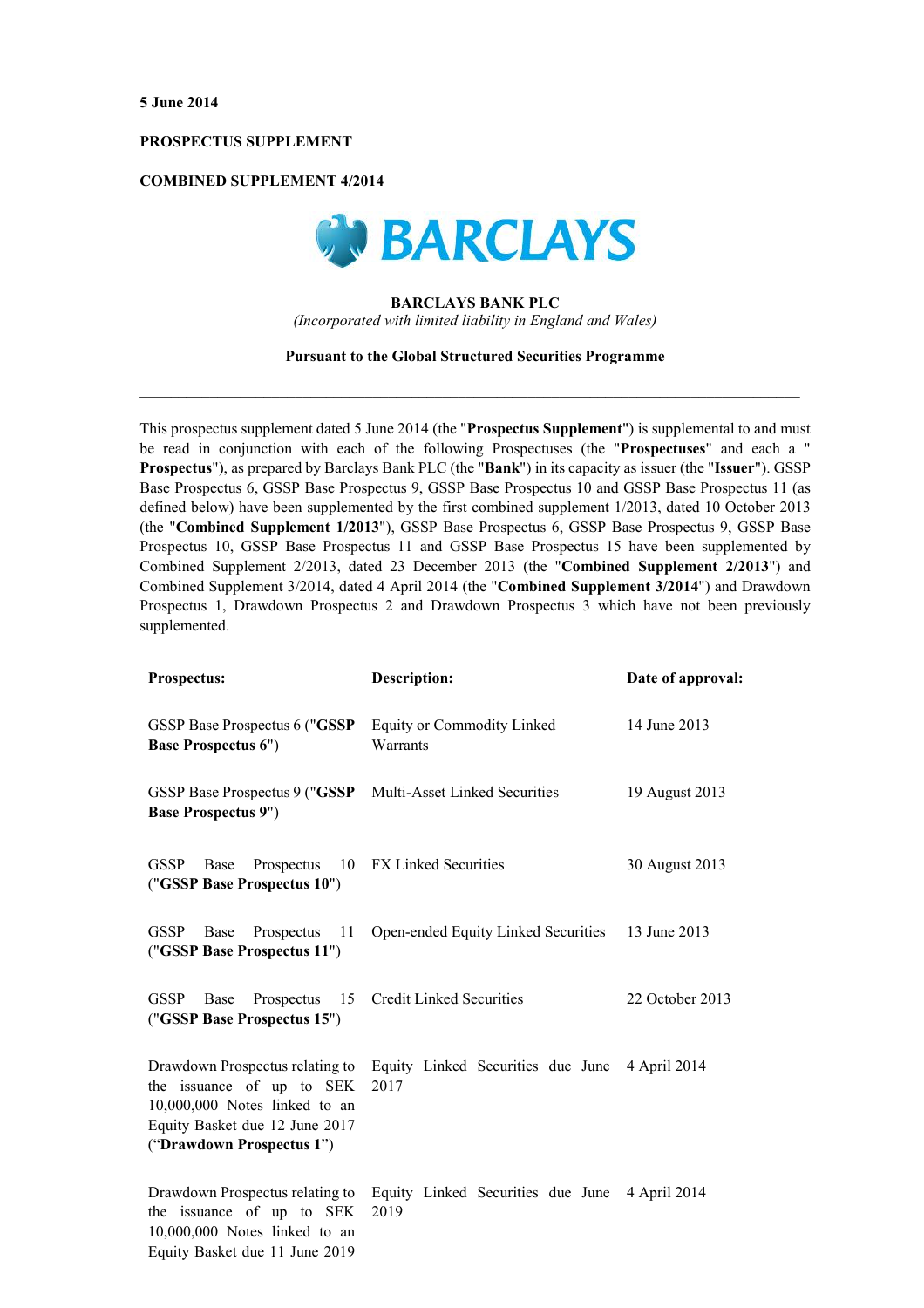## ("Drawdown Prospectus 2")

Drawdown Prospectus relating to Equity Index Linked Securities due 11 April 2014 the issuance of up to SEK June 2020 100,000,000 Notes linked to an Equity Index Basket due 23 June 2020 ("Drawdown Prospectus  $3")$ 

This Prospectus Supplement constitutes a prospectus supplement in respect of the Prospectuses for the purposes of Article 13 of Chapter 1 of Part II of the Luxembourg Law on Prospectuses for Securities dated 10 July 2005 and amended on 3 July 2012 (the "Luxembourg Law").

The purpose of this Prospectus Supplement is to:

1. incorporate by reference the unaudited interim management statement of the Issuer and Barclays PLC and the joint announcement of the Issuer and Barclays PLC in respect of the Group Strategy Update; and

2. supplement the information in the above listed Prospectuses in relation to legal proceedings

#### **Documents Incorporated by Reference**  $(a)$

The information under the heading 'Information Incorporated by Reference' on pages:

55 of GSSP Base Prospectus 6:

67 of GSSP Base Prospectus 9;

47 of GSSP Base Prospectus 10

45 of GSSP Base Prospectus 11;

38 of GSSP Base Prospectus 15;

32 of Drawdown Prospectus 1;

32 of Drawdown Prospectus 2; and

32 of Drawdown Prospectus 3

is updated with the following information:

 $(i)$ Incorporation by reference of the sections set out below from the unaudited Interim Management Statement of Barclays PLC, as filed with the US Securities and Exchange Commission (the "SEC") on Form 6-K on Film Number 14816123 on 6 May 2014 for the first three months ended 31 March 2014 in respect of the Issuer and Barclays PLC (the "Interim Management Statement").

| Performance Highlights                                                 | 5  |
|------------------------------------------------------------------------|----|
| Group Performance Review                                               | 8  |
| Results by Business – Investment Bank                                  | 21 |
| Appendix I - Quarterly Results Summary                                 | 28 |
| Appendix II – Performance Management                                   | 33 |
| Appendix III - Consolidated Summary Income Statement and Balance Sheet | 39 |
| Appendix V - Capital                                                   | 42 |
| Appendix VI – Leverage                                                 | 45 |
| Appendix VII - Credit Risk                                             | 46 |
| Appendix VIII – Other Information                                      | 47 |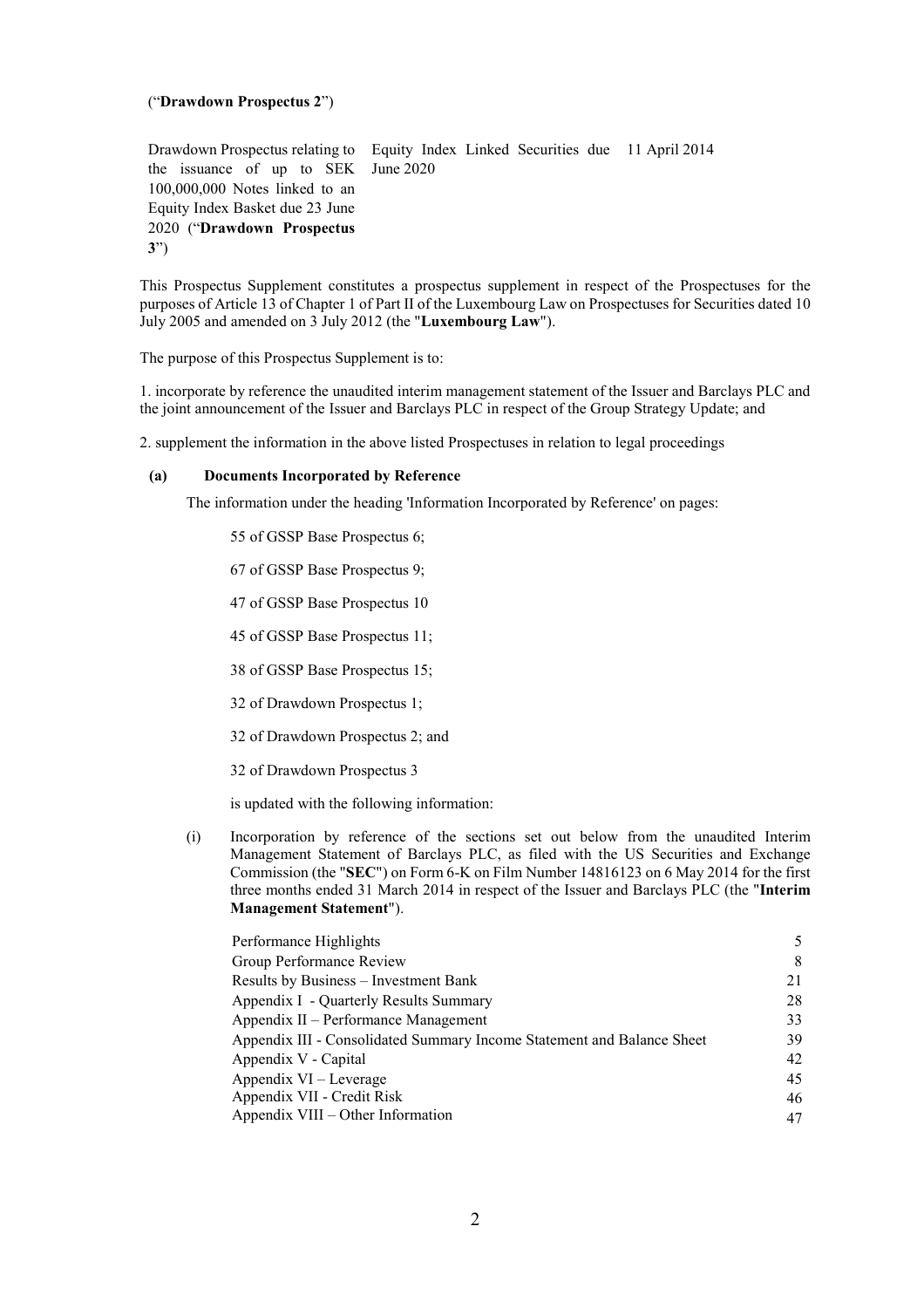Incorporation by reference of the joint announcement of the Issuer and Barclays PLC as filed  $(ii)$ with the SEC on Form 6-K on Film Number 14827183 on 9 May 2014 in respect of the Group Strategy Update (the "Group Strategy Update").

For the purposes of the prospectus rules made under the Luxembourg Law and each of the above listed Prospectuses, the information incorporated by reference, either expressly or implicitly, into the Interim Management Statement does not form part of any of the above listed Prospectuses.

Information in the Interim Management Statement which is not incorporated by reference into the above listed Prospectuses is either not relevant for the investor or is covered elsewhere in such Prospectuses.

The above document may be inspected: (i) during normal business hours at the registered office of the Issuer; or (ii) at http://group.barclays.com/prospectuses-and-documentation.

#### $(b)$ **Updates to 'Information Relating to the Issuer'**

The information in the section 'Legal Proceedings' under the sub-heading 'U.S. Federal Housing

Finance Agency and Other Residential Mortgage-Backed Securities Litigation' on pages:

65 of GSSP Base Prospectus 6;

79 of GSSP Base Prospectus 9;

59 of GSSP Base Prospectus 10;

55 of GSSP Base Prospectus 11,

51 of GSSP Base Prospectus 15; and

The information in the section 'Legal Proceedings' under the sub-heading 'Residential

Mortgage-Backed Securities Claims' on pages:

39 of Drawdown Prospectus 1;

39 of Drawdown Prospectus 2; and

39 of Drawdown Prospectus 3

is updated as follows:

On 24 April 2014, the Bank and certain of its affiliates and former employees agreed to a settlement

of the FHFA's claims, which provides for a settlement of all claims against these entities and

individuals in exchange for a payment of \$0.28bn by the Bank.

Terms defined in the Prospectuses shall, unless the context otherwise requires, have the same meanings when used in this Prospectus Supplement. This Prospectus Supplement is supplemental to, and should be read in conjunction with each Prospectus, Combined Supplement 1/2013, Combined Supplement 2/2013 and Combined Supplement 3/2014, if applicable. To the extent that there is any inconsistency between (a) any statement in this Prospectus Supplement and (b) any other statement in, or incorporated by reference into any Prospectus, the statements in (a) above shall prevail.

In accordance with Article 13 paragraph 2 of the Luxembourg Law, investors who have agreed to purchase or subscribe for Securities before this supplement was published have the right, exercisable within two working days after the date on which this Prospectus Supplement is published, to withdraw their acceptances. Investors should contact their distributor for further information. This right will expire on 9 June 2014.

References to each Prospectus shall hereafter mean the Prospectus as supplemented by Combined Supplement 1/2013, Combined Supplement 2/2013, Combined Supplement 3/2014, if applicable, and this Prospectus Supplement. The Issuer has taken all reasonable care to ensure that the information contained in each Prospectus, as supplemented by this Prospectus Supplement, is, to the best of its knowledge, in accordance with the facts and contains no omission likely to affect its import and accepts responsibility accordingly. Save as disclosed in this Prospectus Supplement, no significant new factor, material mistake or inaccuracy relating to the information included in each of the Prospectuses which is capable of affecting the